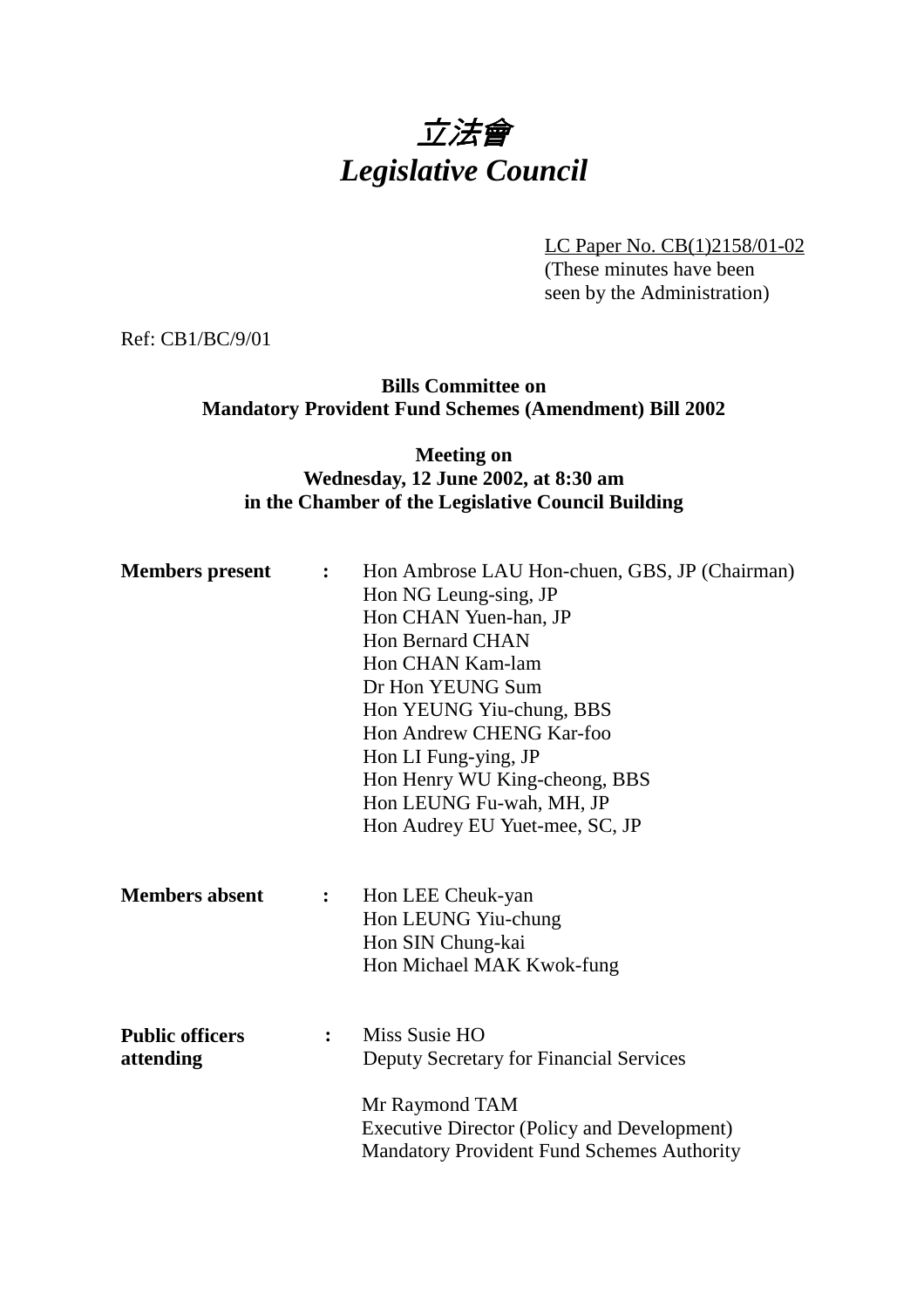Mr Geoffrey FOX Senior Assistant Law Draftsman

Ms Marie SIU Senior Government Counsel

| <b>Clerk in attendance</b> | Miss Polly YEUNG               |
|----------------------------|--------------------------------|
|                            | Chief Assistant Secretary (1)3 |
|                            |                                |

**Staff in attendance :** Miss Connie FUNG Assistant Legal Adviser 3

> Miss Yvonne YU Senior Assistant Secretary (1)4

\_\_\_\_\_\_\_\_\_\_\_\_\_\_\_\_\_\_\_\_\_\_\_\_\_\_\_\_\_\_\_\_\_\_\_\_\_\_\_\_\_\_\_\_\_\_\_\_\_\_\_\_\_\_\_\_\_\_\_\_\_\_\_\_\_\_\_

# **I. Meeting with the Administration**

| LC Paper No. CB(3)560/01-02        | - The Bill                                                                                                                        |
|------------------------------------|-----------------------------------------------------------------------------------------------------------------------------------|
| LC Paper No. $CB(1)1833/01-02(02)$ | - Marked-up copy of the Bill<br>prepared by the Legal Service<br>Division                                                         |
| LC Paper No. CB(1)1986/01-02(01)   | - Letter dated 30 May 2002 from<br>Assistant Legal Adviser 3 on the<br><b>Bill to the Administration</b>                          |
|                                    | LC Paper No. $CB(1)$ 1986/01-02(02) - The Administration's response<br>dated 8 June 2002 to LC Paper No.<br>$CB(1)1986/01-02(01)$ |
| File Ref: G4/49C(2002)V            | - The Legislative Council Brief on<br>the Bill issued by the Financial<br>Services Bureau on 17 April 2002                        |
| LC Paper No. $LS83/01-02$          | - The Legal Service Division Report<br>on the Bill                                                                                |
| LC Paper No. $CB(1)1792/01-02(01)$ | - Extract of the minutes of the<br>meeting of the Financial Affairs<br>Panel on 7 January 2002 re-<br>circulated                  |
| LC Paper No. $CB(1)716/01-02(04)$  | - Discussion paper provided by the                                                                                                |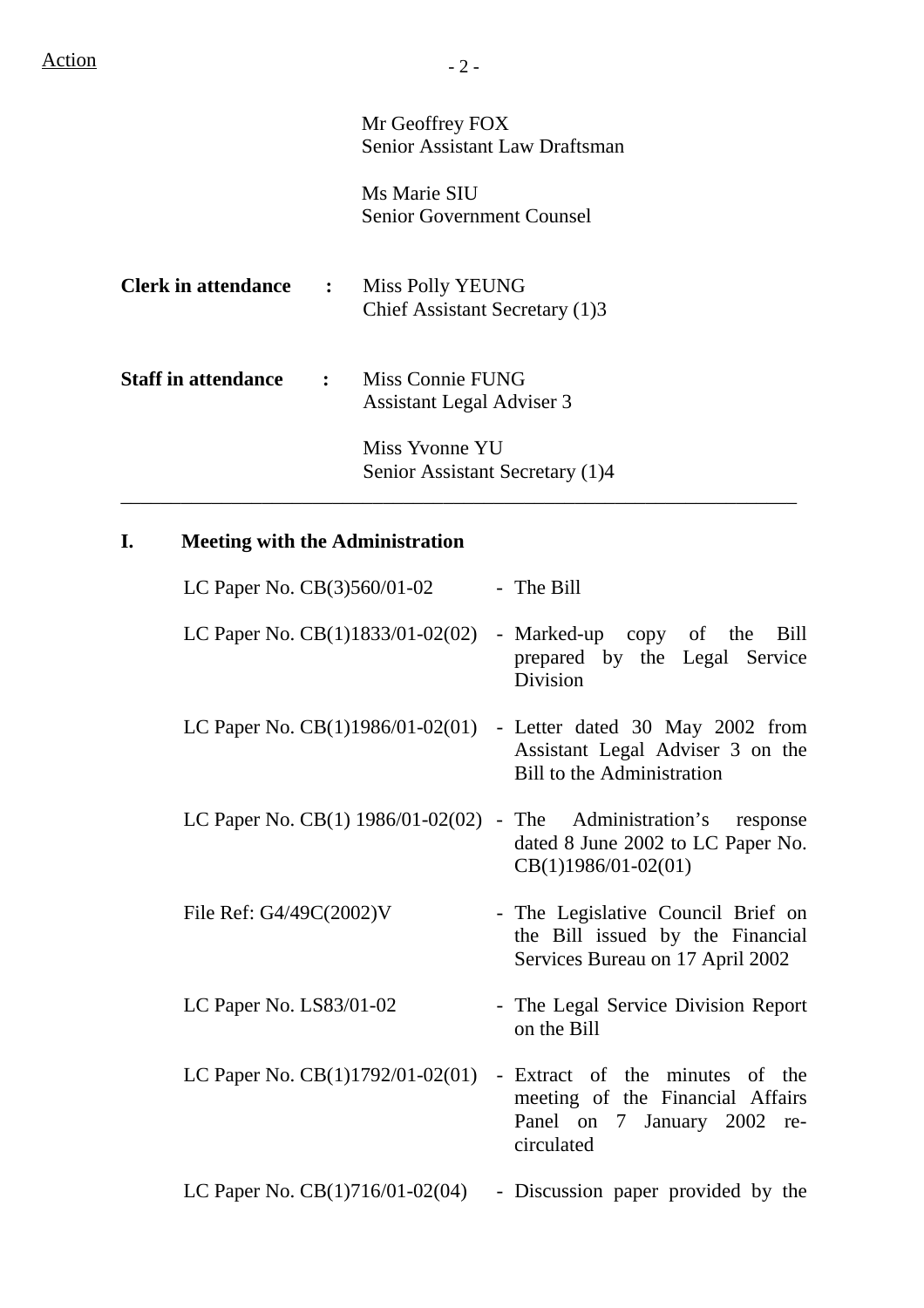|                              | Administration for the meeting of<br>the Financial Affairs Panel on 7<br>January 2002 (issued)                                                                                                                                                                                   |
|------------------------------|----------------------------------------------------------------------------------------------------------------------------------------------------------------------------------------------------------------------------------------------------------------------------------|
| LC Paper No. CB(1)1985/01-02 | - The Administration's response to<br>the issues arising from the meeting<br>held on 3 June 2002                                                                                                                                                                                 |
|                              | LC Paper No. $CB(1)$ 1992/01-02(01) - Illustrative examples on the current<br>and proposed arrangement for<br>employees' contribution holidays,<br>and on the generic minimum and<br>maximum relevant income level, as<br>requested by members at the<br>meeting on 11 June 2002 |

The Committee deliberated (Index of proceedings attached at **Annex A**).

2. The Administration/Secretariat undertook to take the following actions and provide information as appropriate:

#### **Discussion on policy issues**

Review of minimum and maximum levels of relevant income not less than once in every four years (Clause 5 - proposed section 10A)

(a) While the Administration advised that the Mandatory Provident Fund Schemes Authority (MPFA) would adopt an open and transparent approach in reviewing the minimum and maximum levels of relevant income not less than once in every 4 years, and that changes to the level of relevant income would require legislative amendments subject to the approval of the Legislative Council (LegCo), a member was concerned about the arrangements to consult/inform LegCo about the results of MPFA's review, particularly if no adjustment to the minimum and maximum levels of relevant income was recommended. In response, the Administration undertook to report to the LegCo Panel on Financial Affairs the outcome of each review carried out by MPFA under proposed section 10A. The Administration would also give an undertaking to this effect at the Second Reading debate on the Bill.

#### Consultation with the Labour Advisory Board (LAB)

(b) A member reiterated the widespread concerns of both employees and employers about the MPF System and requested that the LAB should be consulted on future changes to the MPF System. The Administration noted her request for consideration.

Admin

Admin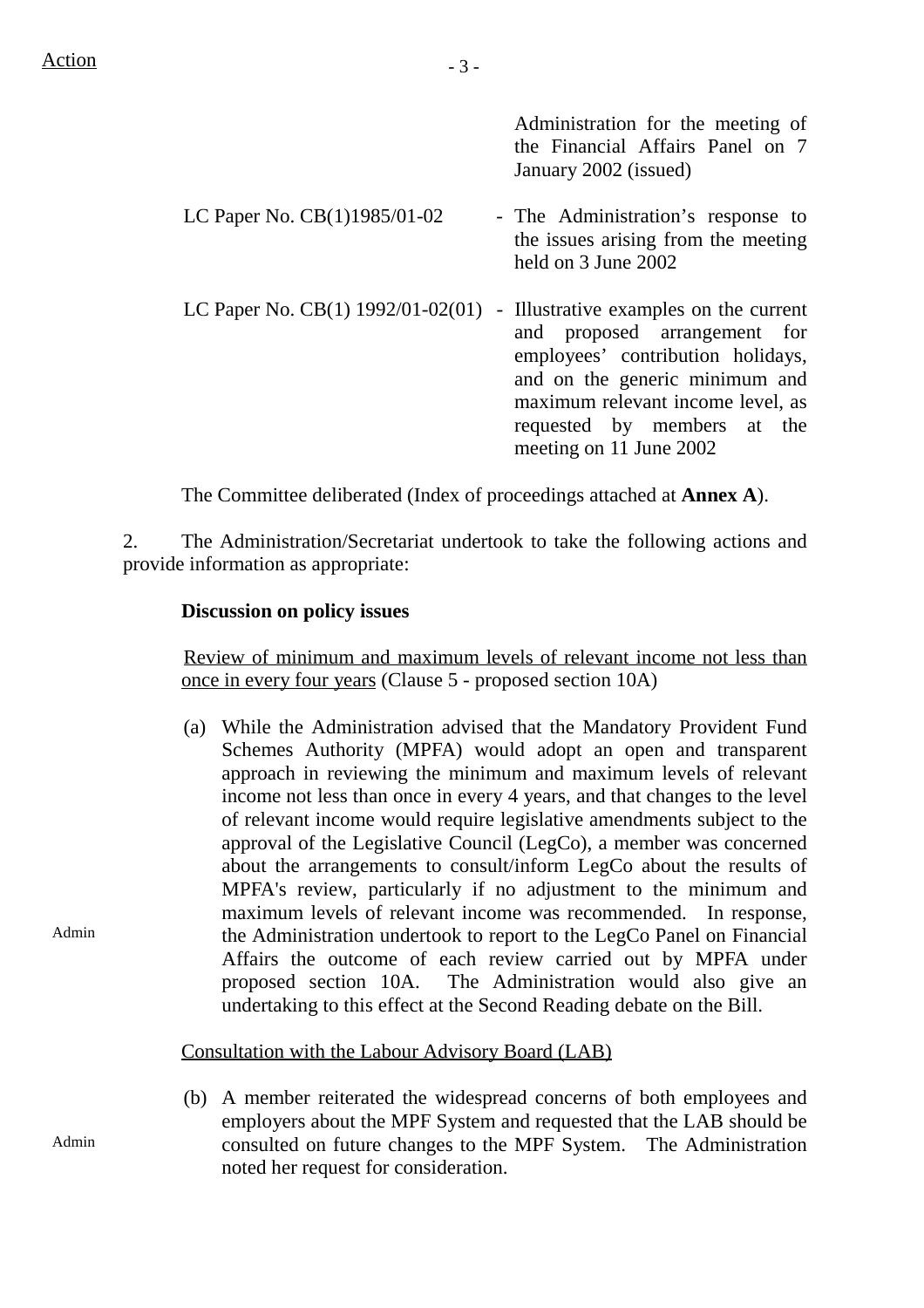## **Clause by clause examination of the Bill**

Definition of "total incapacity" under Clause 2 - proposed section 2(1)

(c) Members noted that the definition of 'total incapacity" in relation to a scheme member would be amended to mean permanent unfitness to perform the kind of work that the member was "last performing" (substituting "performing immediately") before becoming incapacitated. As the expression "total incapacity" also appeared in other ordinances such as the Employees' Compensation Ordinance (Cap. 282) and the Employment Ordinance (Cap. 57), a member asked whether the proposed definition under the Bill would result in any discrepancy in the use of the same expression in other ordinances. In response, the Administration would check references to "total incapacity" in other ordinances and consider whether it was necessary to introduce a consequential amendment to the definition of "total incapacity" in other ordinances as well.

## Drafting of Clause 4 - proposed section 7A(7)

Admin (d) Having regard to a member's concern about the readability of the Chinese text of proposed section 7A(7), the Administration would consider whether the Chinese text of this proposed section could be improved and whether certain adjustment would need to be made to the English text as a result.

#### Drafting of Clause 6 - proposed section 12(2A)

Admin (e) At the request of a member, the Administration would provide the previous drafts of the Chinese text of this proposed section for members' reference and would consider whether the Chinese drafting could be improved.

#### Clarification on Clause 6 - proposed section 12(2B)(a)

ALA3 (f) The Assistant Legal Adviser 3 (ALA3) would provide to members her written request for clarification on the proposed use of the interest derived from monies-in-transit and the Administration's reply thereto which was received very shortly before the meeting. (*Post-meeting note*: ALA3's written request dated 5 June 2002 and the Administration's reply dated 11 June 2002 had been issued to members vide LC Paper No. CB(1)2027/01-02 on 17 June 2002.)

Admin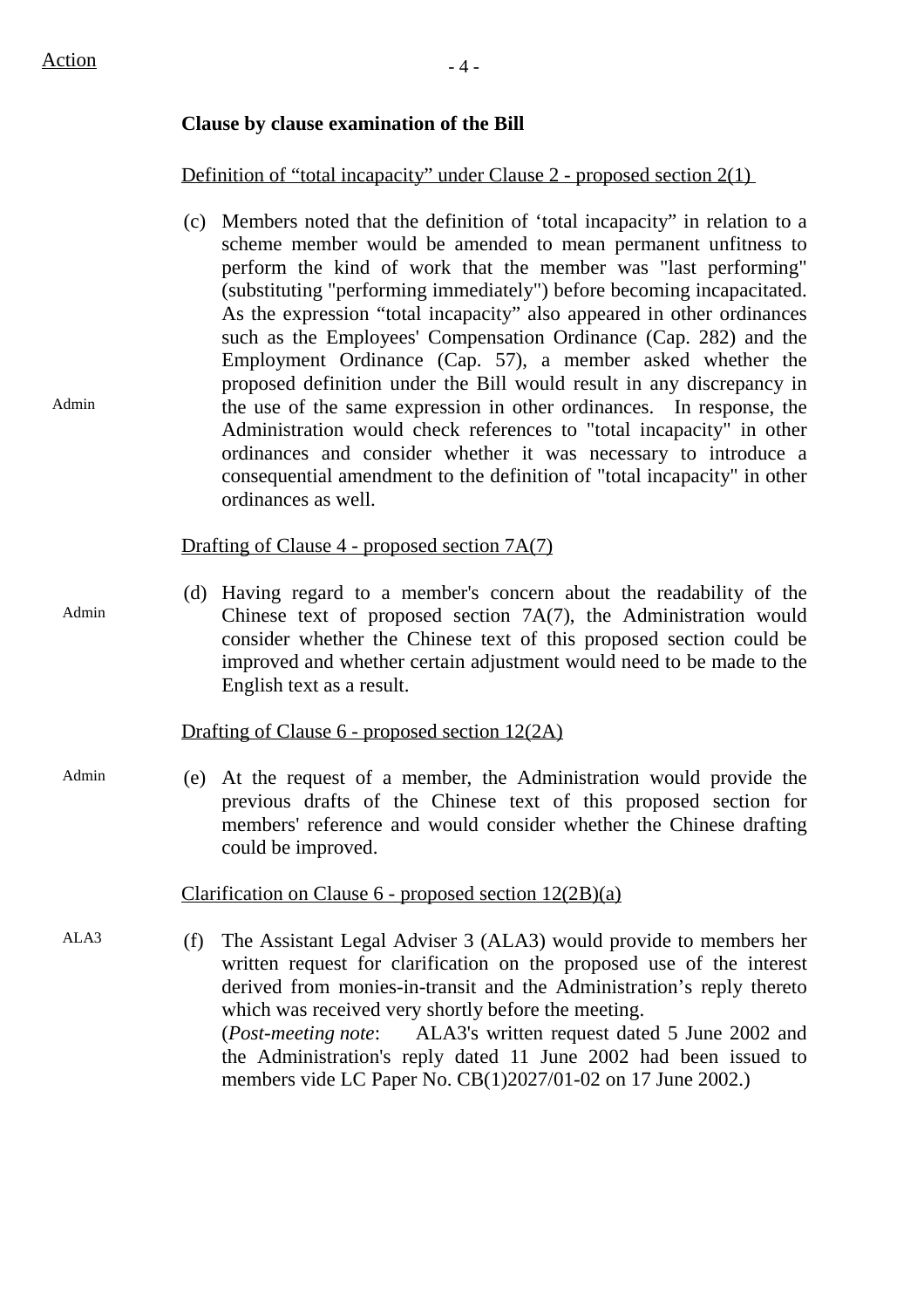## Clarification on Clause 11 - proposed section 43B(3) and 43B(4)

ALA3 (g) (*Post-meeting note*: ALA3 wrote to the Administration on 13 June 2002 to seek further clarification on proposed section 43B(3) relating to offences by employers who failed to enrol relevant employees into MPF schemes and on the drafting of proposed section 43B(4) which dealt with the six-month time-bar for prosecution of offences.

3. Mr Andrew CHENG indicated that he might propose to move a Committee Stage Amendment to proposed Schedule 2 under Clause 12 to further raise the minimum level of relevant income for MPF contributions from \$5,000 to \$6,000 to lessen the financial burden of MPF contributions on lower income employees and self-employed persons. He would provide the proposed CSA for members' reference as soon as it is ready.

## **II Any other business**

4. The Chairman reminded members that the next meeting would be held on Wednesday, 19 June 2002 at 8:30 am to continue discussion with the Administration.

5. There being no other business, the meeting ended at 10:30 am.

Legislative Council Secretariat 25 July 2002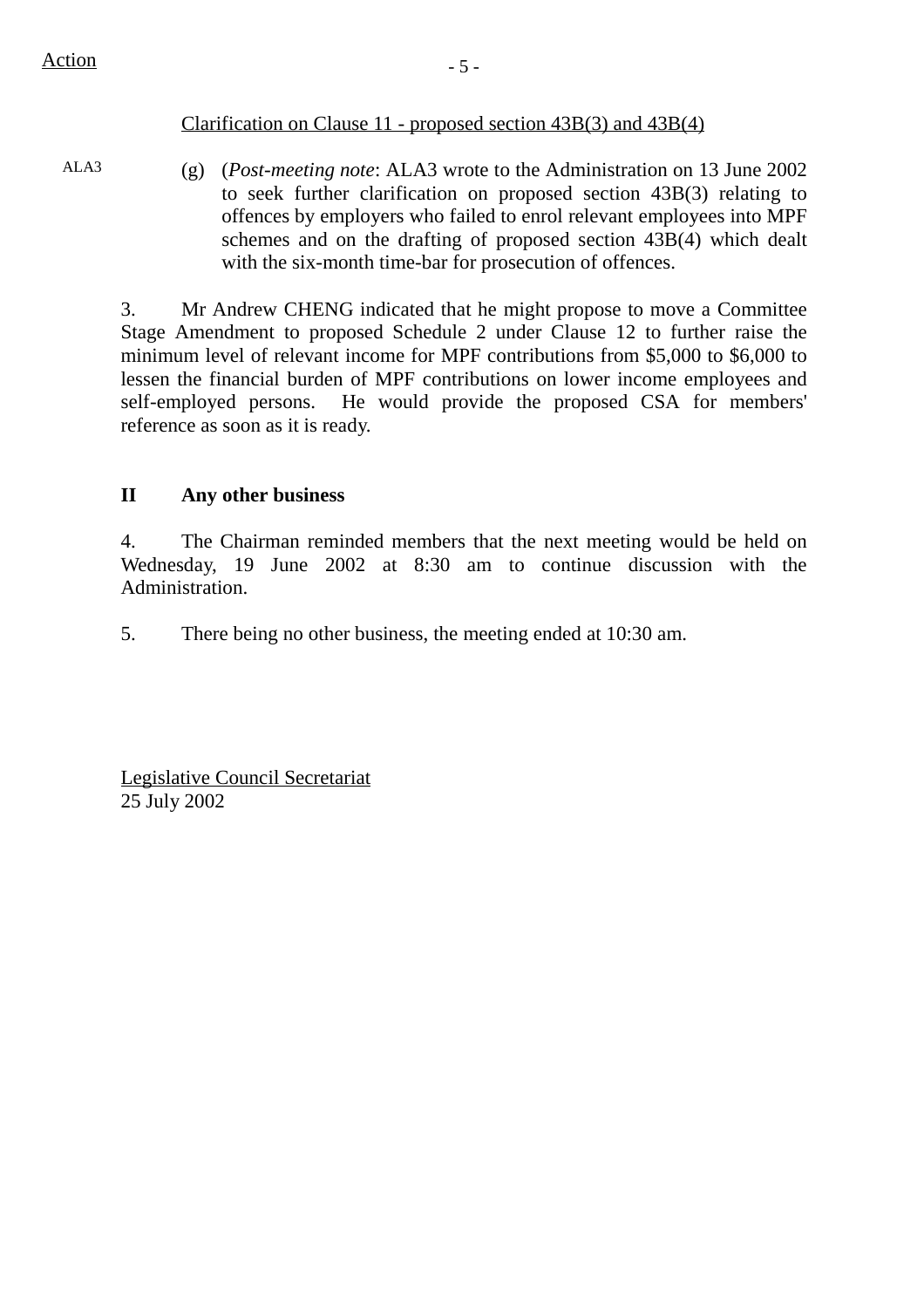# **Proceedings of the meeting of the Bills Committee on Mandatory Provident Fund Schemes (Amendment) Bill 2002**

# **on Wednesday, 12 June 2002 at 8:30 am in the Chamber of the Legislative Council Building**

| <b>Time</b>          | <b>Speaker</b>                                                                                                   | Subject(s)                                                                                                                                                                                                                                                                                                                                                                                                                                                                                                                                                                                                                                                     | <b>Action</b> |
|----------------------|------------------------------------------------------------------------------------------------------------------|----------------------------------------------------------------------------------------------------------------------------------------------------------------------------------------------------------------------------------------------------------------------------------------------------------------------------------------------------------------------------------------------------------------------------------------------------------------------------------------------------------------------------------------------------------------------------------------------------------------------------------------------------------------|---------------|
|                      |                                                                                                                  |                                                                                                                                                                                                                                                                                                                                                                                                                                                                                                                                                                                                                                                                | required      |
| $000000 -$<br>000923 | Chairman<br>Administration<br>Ms Audrey EU<br><b>Mandatory Provident Fund</b><br><b>Schemes Authority (MPFA)</b> | Discussion on policy issues<br>Illustrative examples on the<br>and<br>proposed<br>current<br>arrangement for employees'<br>contribution holidays, and on<br>the generic minimum<br>and<br>relevant<br>maximum<br>income<br>levels for Mandatory Provident<br>Fund (MPF) contributions as<br>requested by members at the<br>meeting on 11 June 2002 (LC<br>Paper<br>No.<br>$CB(1)1992/01-$<br>02(01)                                                                                                                                                                                                                                                            |               |
| $000923 -$<br>001643 | Chairman<br>Ms Audrey EU<br>Administration                                                                       | On the review of the minimum<br>maximum<br>levels<br>and<br>of<br>relevant income conducted by<br>MPFA, Ms EU was concerned<br>whether an interval of 4 years<br>was an appropriate timeframe<br>The Administration considered<br>the proposed arrangements<br>reasonable as it would not be<br>desirable to require service<br>providers<br>adjust<br>their<br>to<br>computer<br>systems<br>at<br>too<br>frequent intervals<br>In response to Ms<br>EU's<br>concern, the Administration<br>confirmed that MPFA must<br>conduct<br>the<br>review<br>of<br>minimum and maximum levels<br>of relevant income not less<br>than once in every period of 4<br>years |               |
| $001643 -$           | Mr Andrew CHENG                                                                                                  | Administration<br>While<br>the<br>$\qquad \qquad \blacksquare$                                                                                                                                                                                                                                                                                                                                                                                                                                                                                                                                                                                                 |               |
| 002252               | Administration<br><b>Assistant Legal Adviser 3</b>                                                               | advised that the MPFA would<br>adopt an open and transparent                                                                                                                                                                                                                                                                                                                                                                                                                                                                                                                                                                                                   |               |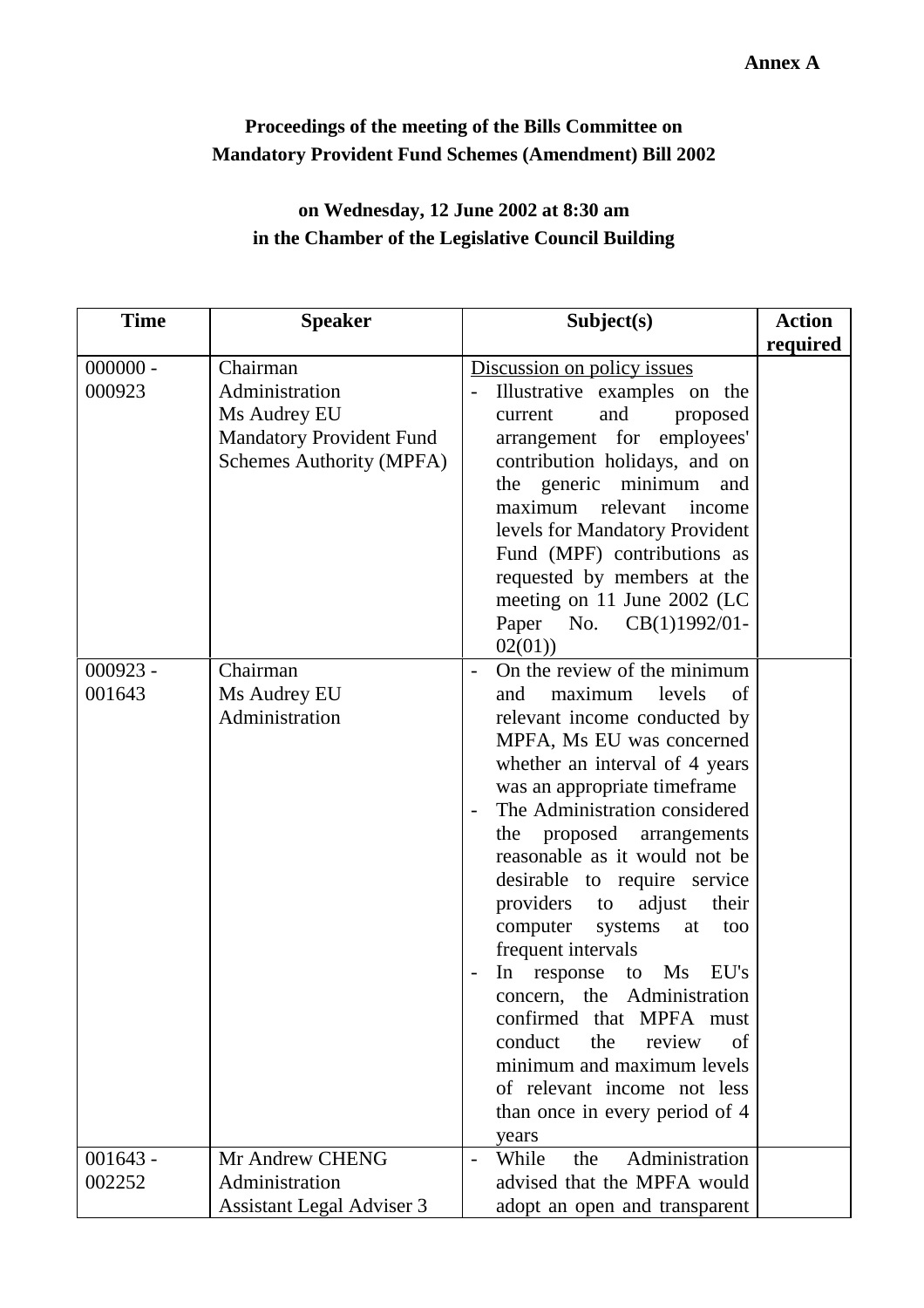| <b>Time</b>          | <b>Speaker</b>                                     | Subject(s)                                                                                                                                                                                                                                                                                                                                                                                                                                                                   | <b>Action</b> |
|----------------------|----------------------------------------------------|------------------------------------------------------------------------------------------------------------------------------------------------------------------------------------------------------------------------------------------------------------------------------------------------------------------------------------------------------------------------------------------------------------------------------------------------------------------------------|---------------|
|                      |                                                    |                                                                                                                                                                                                                                                                                                                                                                                                                                                                              | required      |
|                      | (ALA3)<br>Chairman                                 | approach in reviewing the<br>minimum and maximum levels<br>of relevant income not less<br>than once in every 4 years, and<br>that changes to the level of<br>relevant income would require<br>legislative amendments subject<br>to the approval of the LegCo,<br>Mr CHENG was concerned<br>about the arrangements to<br>consult/inform LegCo about<br>the results of the MPFA's<br>review, particularly if<br>no<br>adjustment to the minimum<br>maximum levels<br>and<br>of |               |
|                      |                                                    | relevant<br>income<br>was<br>recommended<br>The Administration undertook<br>to report to the LegCo Panel<br>Affairs<br>Financial<br>the<br>on<br>of<br>each review<br>outcome<br>carried out by MPFA, and<br>also<br>would<br>give<br>an<br>undertaking to this effect at the<br>Second Reading debate on the<br>Bill                                                                                                                                                        | Admin         |
| $002252 -$<br>002338 | Miss CHAN Yuen-han<br>Administration<br>Chairman   | Miss CHAN reiterated the<br>widespread concerns of both<br>employees and employers<br>about the MPF System and<br>requested that the Labour<br>Advisory Board should be<br>consulted on future changes to<br>the MPF System<br>The Administration noted her<br>request for consideration                                                                                                                                                                                     | Admin         |
| $002338 -$<br>002440 | Chairman                                           | Clause by clause examination of<br>the Bill<br>Clause 1                                                                                                                                                                                                                                                                                                                                                                                                                      |               |
| $002440 -$<br>002751 | Ms Audrey EU<br>Administration<br>ALA3<br>Chairman | Clause 2<br>Definition<br>of "contribution"<br>account", which had the same<br>meaning as in section 2 of the<br>Mandatory Provident Fund<br>Schemes (General) Regulation                                                                                                                                                                                                                                                                                                    |               |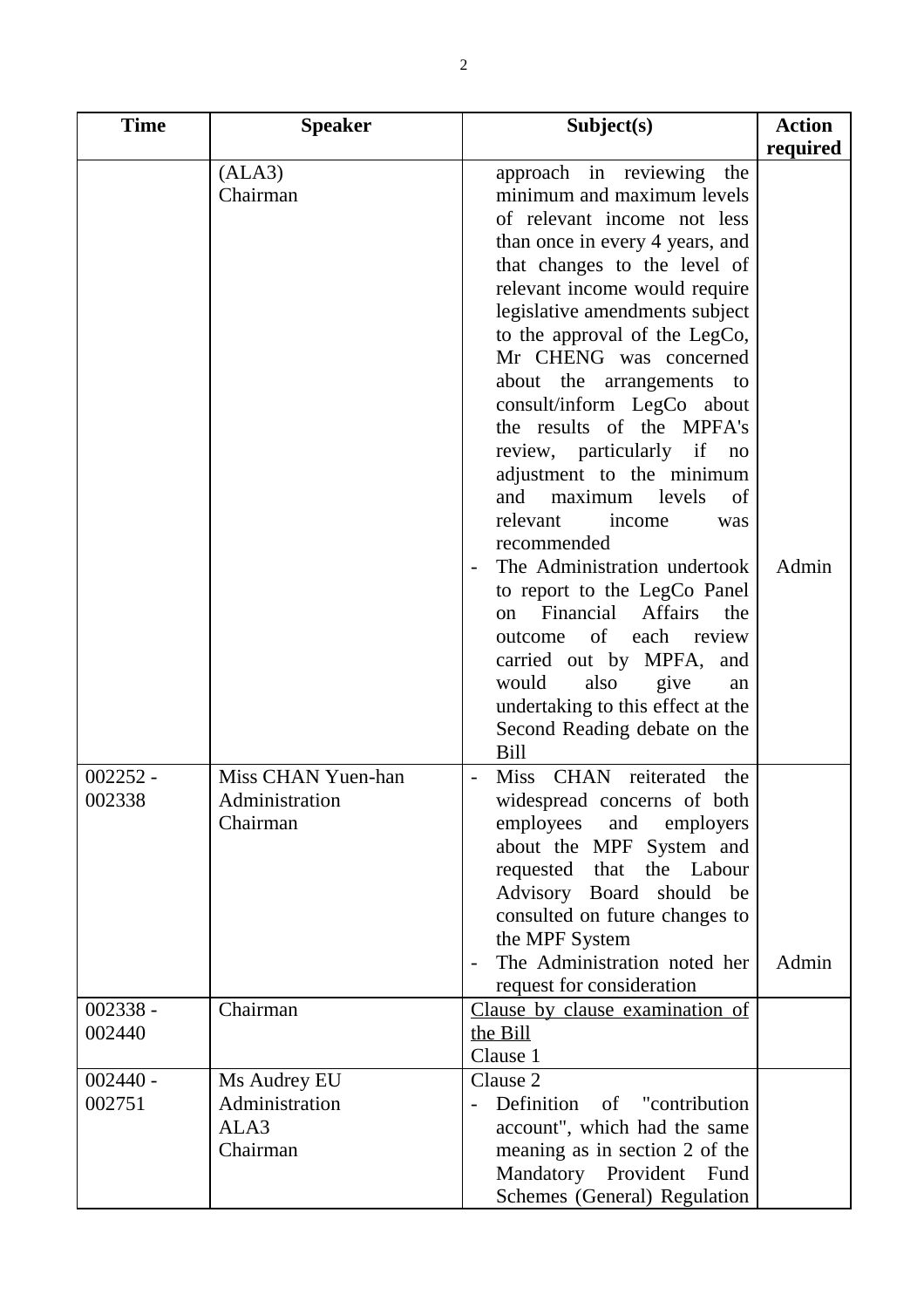| <b>Time</b>          | <b>Speaker</b>                                               | Subject(s)                                                                                                                                                                                                                                                                                                                                                                                                                                                                                                                                                                     | <b>Action</b> |
|----------------------|--------------------------------------------------------------|--------------------------------------------------------------------------------------------------------------------------------------------------------------------------------------------------------------------------------------------------------------------------------------------------------------------------------------------------------------------------------------------------------------------------------------------------------------------------------------------------------------------------------------------------------------------------------|---------------|
|                      |                                                              |                                                                                                                                                                                                                                                                                                                                                                                                                                                                                                                                                                                | required      |
|                      |                                                              | (Cap. 485 sub. leg.)                                                                                                                                                                                                                                                                                                                                                                                                                                                                                                                                                           |               |
| $002751 -$<br>003200 | Mr Andrew CHENG<br>Administration                            | Clause 2<br>Mr CHENG pointed out that<br>under the Bill, the definition of<br>"total incapacity" would be<br>amended and asked whether<br>the proposed definition under<br>the Bill would result in any<br>discrepancy in the use of the<br>same expression in<br>other<br>ordinances<br>The<br>Administration<br>would<br>check references to<br>"total<br>incapacity" in other ordinances<br>and consider whether it was<br>introduce<br>necessary to<br>a<br>consequential amendment to<br>definition<br>the<br>of<br>"total"<br>incapacity" in other ordinances<br>as well | Admin         |
| $003200 -$           | Mr LEUNG Fu-wah                                              | Clause 2                                                                                                                                                                                                                                                                                                                                                                                                                                                                                                                                                                       |               |
| 003446               | ALA3                                                         | Definition of "total incapacity"                                                                                                                                                                                                                                                                                                                                                                                                                                                                                                                                               |               |
| $003446 -$<br>003901 | Mr CHAN Kam-lam<br>Administration<br>Chairman                | Ditto                                                                                                                                                                                                                                                                                                                                                                                                                                                                                                                                                                          |               |
| $003901 -$<br>004128 | Chairman<br>Mr Andrew CHENG<br><b>MPFA</b>                   | Clause 3                                                                                                                                                                                                                                                                                                                                                                                                                                                                                                                                                                       |               |
| $004128 -$<br>004809 | Chairman<br><b>MPFA</b><br>Mr Andrew CHENG<br>Administration | Clause 4<br>Having regard to Mr CHENG's<br>concern about the readability<br>of the Chinese text of proposed<br>section<br>7A(7),<br>the<br>Administration would consider<br>whether the Chinese text of<br>this proposed section could be<br>improved and whether certain<br>adjustment would need to be<br>made to the English text as a<br>result                                                                                                                                                                                                                            | Admin         |
| $004809 -$           | Chairman                                                     | Clause 5                                                                                                                                                                                                                                                                                                                                                                                                                                                                                                                                                                       |               |
| 004921               | Administration                                               |                                                                                                                                                                                                                                                                                                                                                                                                                                                                                                                                                                                |               |
| $004921 -$<br>005542 | Chairman<br>Administration<br>Mr Andrew CHENG                | Clause 6<br>At the request of Mr CHENG,<br>Administration<br>the<br>would                                                                                                                                                                                                                                                                                                                                                                                                                                                                                                      | Admin         |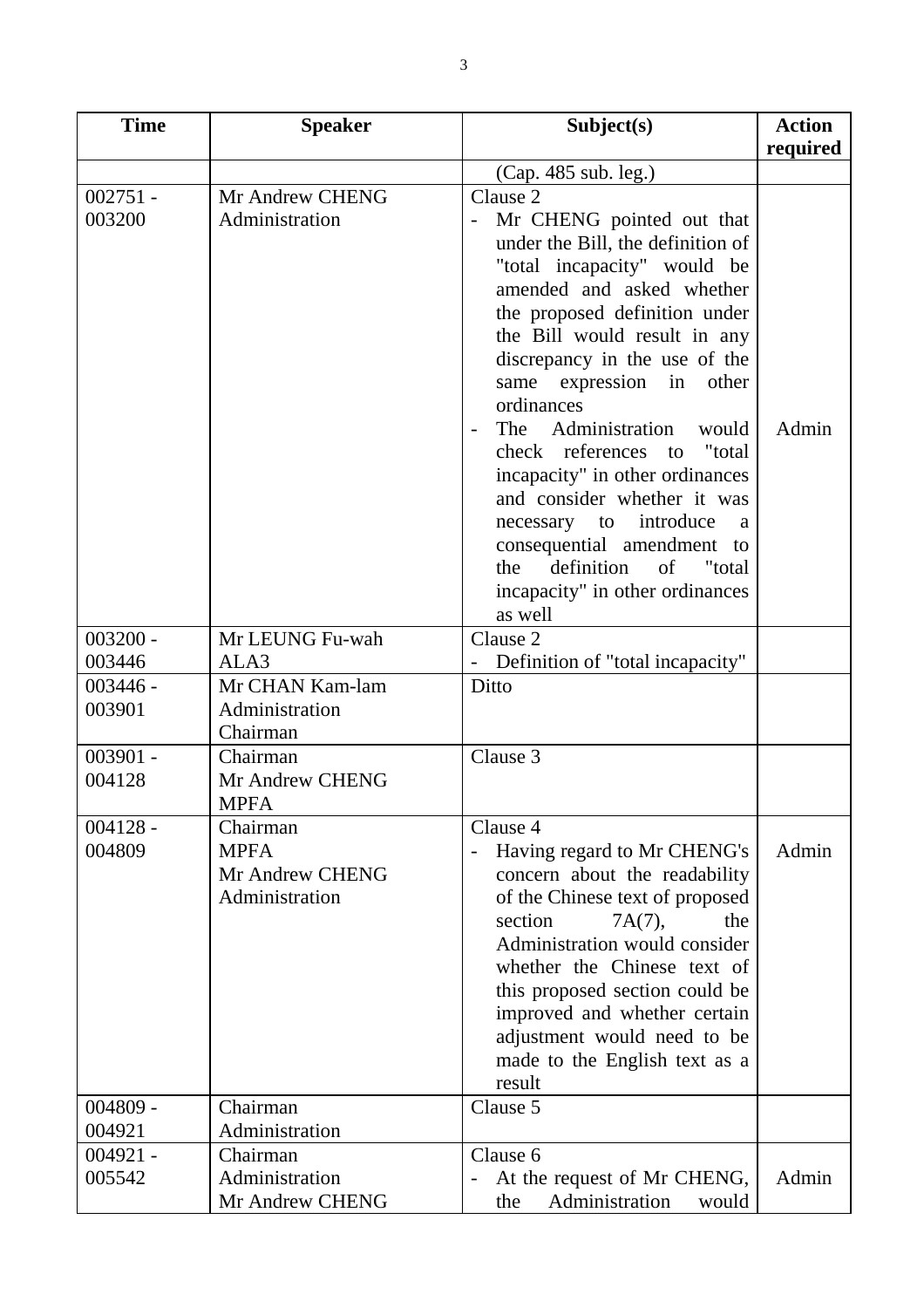| <b>Time</b>          | <b>Speaker</b>                                                              | Subject(s)                                                                                                                                                                                                                                                                                                                                                                                                                                                                                                                                                                                                         | <b>Action</b> |
|----------------------|-----------------------------------------------------------------------------|--------------------------------------------------------------------------------------------------------------------------------------------------------------------------------------------------------------------------------------------------------------------------------------------------------------------------------------------------------------------------------------------------------------------------------------------------------------------------------------------------------------------------------------------------------------------------------------------------------------------|---------------|
|                      |                                                                             |                                                                                                                                                                                                                                                                                                                                                                                                                                                                                                                                                                                                                    | required      |
|                      |                                                                             | provide the previous drafts of<br>the Chinese text of proposed<br>section 12(2A) for members'<br>reference and would consider<br>whether the Chinese drafting<br>could be improved                                                                                                                                                                                                                                                                                                                                                                                                                                 |               |
| $005542 -$<br>005657 | ALA3                                                                        | Clause 6<br>ALA3 would provide<br>to<br>$\blacksquare$<br>members her written request<br>clarification<br>for<br>on<br>the<br>proposed use of the interest<br>derived from monies-in-transit<br>and the Administration's reply<br>thereto which was received<br>shortly before<br>the<br>very<br>meeting                                                                                                                                                                                                                                                                                                           | ALA3          |
| $005657 -$<br>005914 | Chairman<br><b>MPFA</b>                                                     | Clause 7                                                                                                                                                                                                                                                                                                                                                                                                                                                                                                                                                                                                           |               |
| $005914 -$           | Chairman                                                                    | Clause 8                                                                                                                                                                                                                                                                                                                                                                                                                                                                                                                                                                                                           |               |
| 010025               | <b>MPFA</b>                                                                 |                                                                                                                                                                                                                                                                                                                                                                                                                                                                                                                                                                                                                    |               |
|                      | Mr Andrew CHENG                                                             |                                                                                                                                                                                                                                                                                                                                                                                                                                                                                                                                                                                                                    |               |
| $010025 -$           | Chairman                                                                    | Clause 9                                                                                                                                                                                                                                                                                                                                                                                                                                                                                                                                                                                                           |               |
| 010116               | <b>MPFA</b>                                                                 |                                                                                                                                                                                                                                                                                                                                                                                                                                                                                                                                                                                                                    |               |
| 010116-              | Chairman                                                                    | Clause 10                                                                                                                                                                                                                                                                                                                                                                                                                                                                                                                                                                                                          |               |
| 010141               | <b>MPFA</b>                                                                 |                                                                                                                                                                                                                                                                                                                                                                                                                                                                                                                                                                                                                    |               |
| $010141 -$           | Chairman                                                                    | Clause 11                                                                                                                                                                                                                                                                                                                                                                                                                                                                                                                                                                                                          |               |
| 010247               | Administration                                                              |                                                                                                                                                                                                                                                                                                                                                                                                                                                                                                                                                                                                                    |               |
| $010247 -$<br>012907 | ALA3<br>Chairman<br>Administration<br>Mr Andrew CHENG<br>Mr YEUNG Yiu-chung | Clause 11<br>Policy intent of providing for a<br>$\qquad \qquad \blacksquare$<br>continuing<br>offence<br>under<br>Clause 11<br>To<br>strengthen<br>deterrence<br>$\overline{\phantom{0}}$<br>against failure of an employer<br>to enrol his employees in MPF<br>schemes, the penalty provision<br>under Clause 11 conferred on<br>the court the power to impose<br>a daily fine of \$500 upon the<br>second<br>subsequent<br><b>or</b><br>conviction of the employer for<br>each day the offence<br>was<br>continued (LC Paper<br>No.<br>$CB(1)1986/01-02(01)$<br>and<br>(02)<br><b>YEUNG</b><br>questioned<br>Mr |               |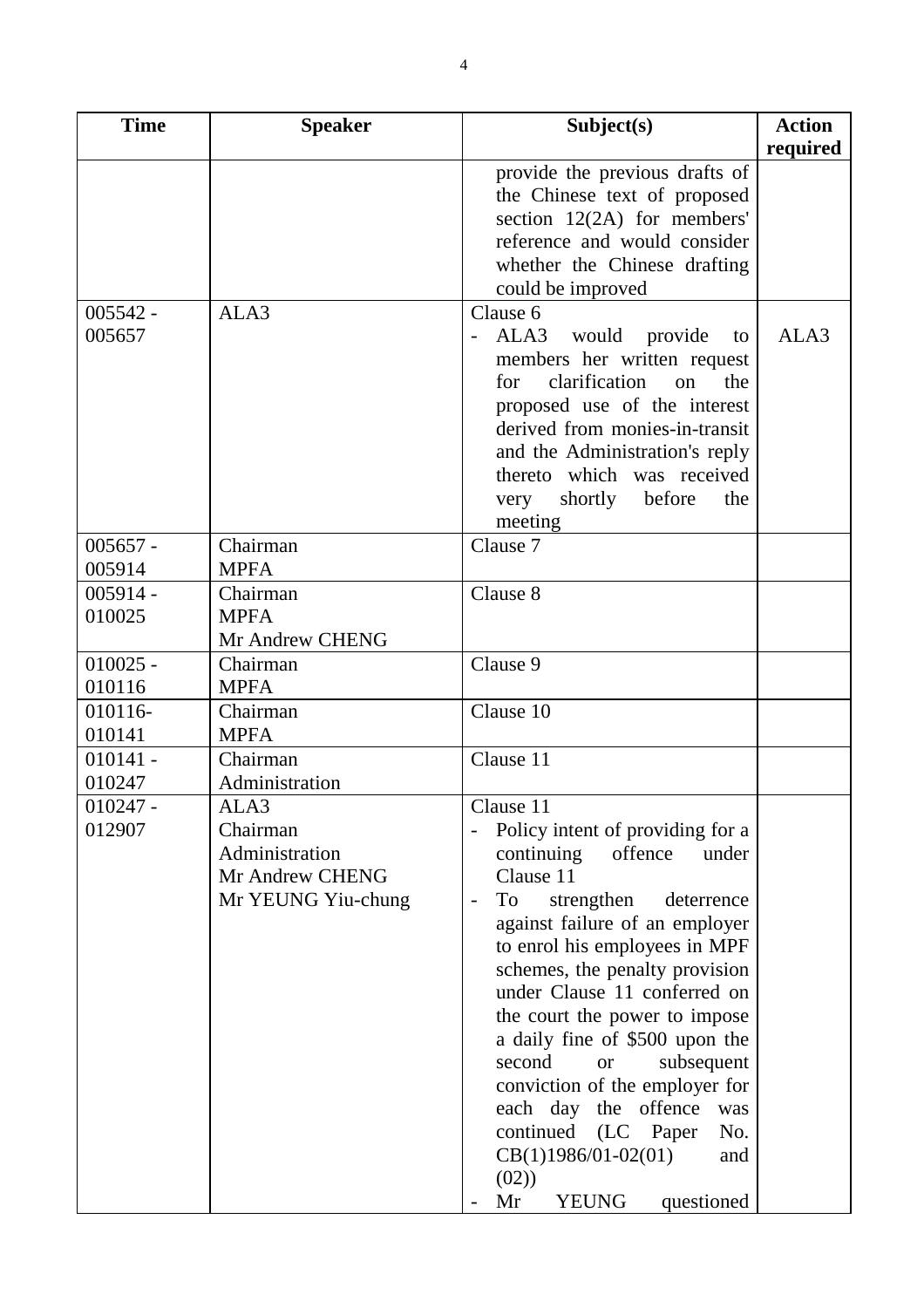| <b>Time</b>          | <b>Speaker</b>          | Subject(s)                                                              | <b>Action</b> |
|----------------------|-------------------------|-------------------------------------------------------------------------|---------------|
|                      |                         |                                                                         | required      |
|                      |                         | whether<br>it<br>the<br>was                                             |               |
|                      |                         | Administration's intention that                                         |               |
|                      |                         | it was only when an employer                                            |               |
|                      |                         | was convicted of the same                                               |               |
|                      |                         | offence in respect of the same                                          |               |
|                      |                         | employee on a subsequent                                                |               |
|                      |                         | occasion that the employer                                              |               |
|                      |                         | was liable to a daily penalty                                           |               |
|                      |                         | under proposed section $43B(3)$                                         |               |
| $012907 -$           | Chairman                | Clause 12                                                               |               |
| 012945               | Administration          |                                                                         |               |
| $012945 -$           | Chairman                | Clause 13                                                               |               |
| 013755               | Administration          | Section 1 of Schedule to the                                            |               |
|                      | <b>MPFA</b>             | Bill                                                                    |               |
|                      | Mr Henry WU             | Legal status of "guidelines"                                            |               |
|                      | Mr YEUNG Yiu-chung      | Definition of "an event of                                              |               |
|                      |                         | significant nature"                                                     |               |
|                      |                         |                                                                         |               |
| $013755 -$<br>014133 | Chairman<br><b>MPFA</b> | Section 2 of Schedule to the                                            |               |
|                      |                         | Bill                                                                    |               |
|                      |                         | Section 3 of Schedule to the<br>$\overline{\phantom{0}}$<br><b>Bill</b> |               |
|                      |                         |                                                                         |               |
|                      |                         | Section 4 of Schedule to the                                            |               |
|                      |                         | <b>Bill</b>                                                             |               |
| $014133 -$           | Mr Henry WU             | Section 3 of Schedule to the<br>$\blacksquare$                          |               |
| 014418               | <b>MPFA</b>             | <b>Bill</b>                                                             |               |
|                      | Chairman                | Transfer of scheme members                                              |               |
|                      |                         | and benefits                                                            |               |
| $014418 -$           | Mr Andrew CHENG         | Section 4 of Schedule to the                                            |               |
| 014755               | <b>MPFA</b>             | <b>Bill</b>                                                             |               |
|                      | Chairman                |                                                                         |               |
| $014755 -$           | Chairman                | Section 5 of Schedule to the                                            |               |
| 015019               | <b>MPFA</b>             | Bill                                                                    |               |
|                      |                         | Section 6 of Schedule to the                                            |               |
|                      |                         | Bill                                                                    |               |
| $015019 -$           | Chairman                | Section 7 of Schedule to the                                            |               |
| 015036               |                         | Bill                                                                    |               |
| $015036 -$           | Ms LI Fung-ying         | Section 6 of Schedule to the                                            |               |
| 015253               | <b>MPFA</b>             | Bill                                                                    |               |
| $015253 -$           | Chairman                | Section 7 of Schedule to the                                            |               |
| 015448               | <b>MPFA</b>             | Bill                                                                    |               |
|                      |                         | Section 8 of Schedule to the                                            |               |
|                      |                         | Bill                                                                    |               |
| $015448 -$           | Chairman                | Date of the next meeting<br>$\overline{\phantom{a}}$                    |               |
| 015517               |                         |                                                                         |               |
|                      |                         |                                                                         |               |